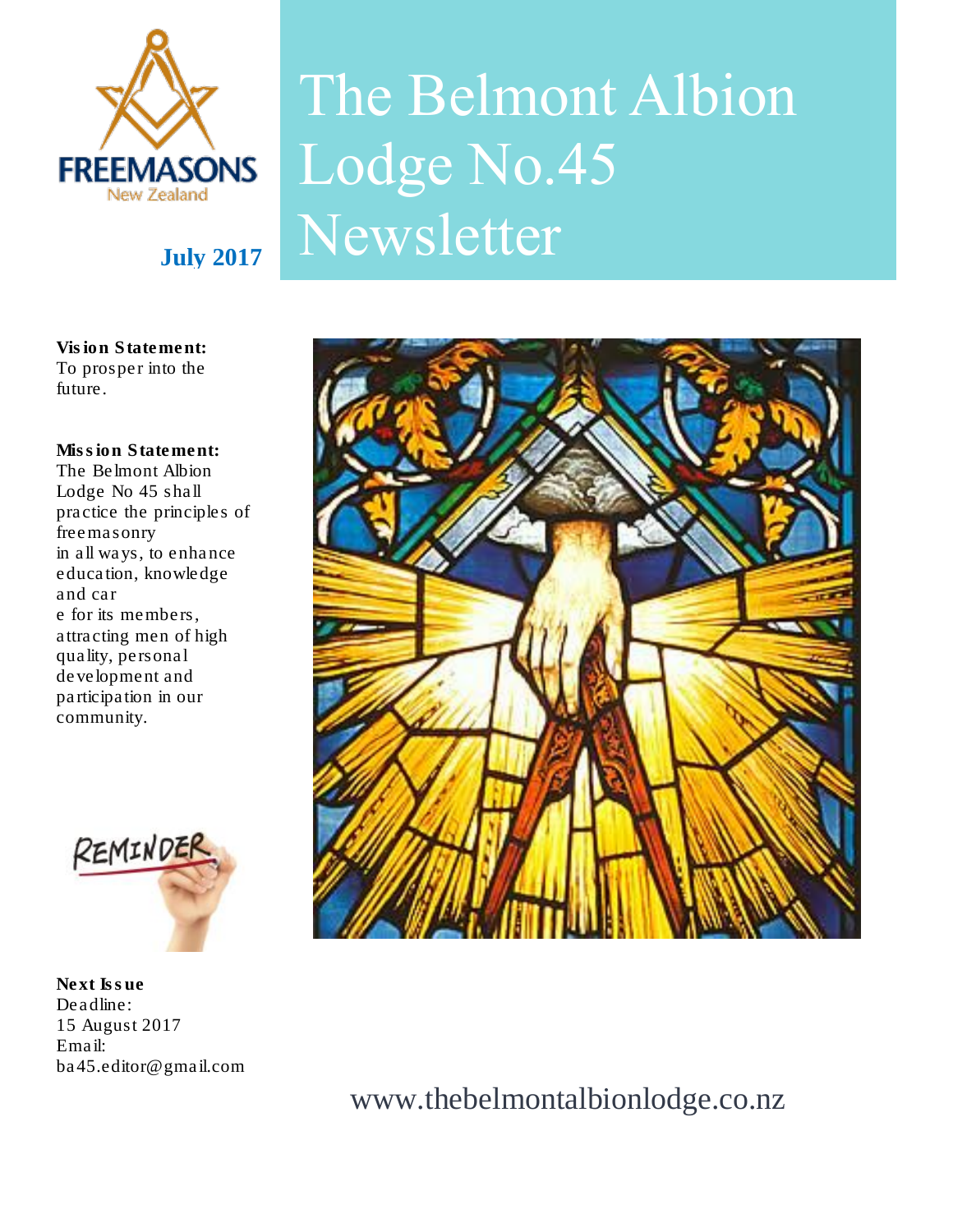# In this issue:

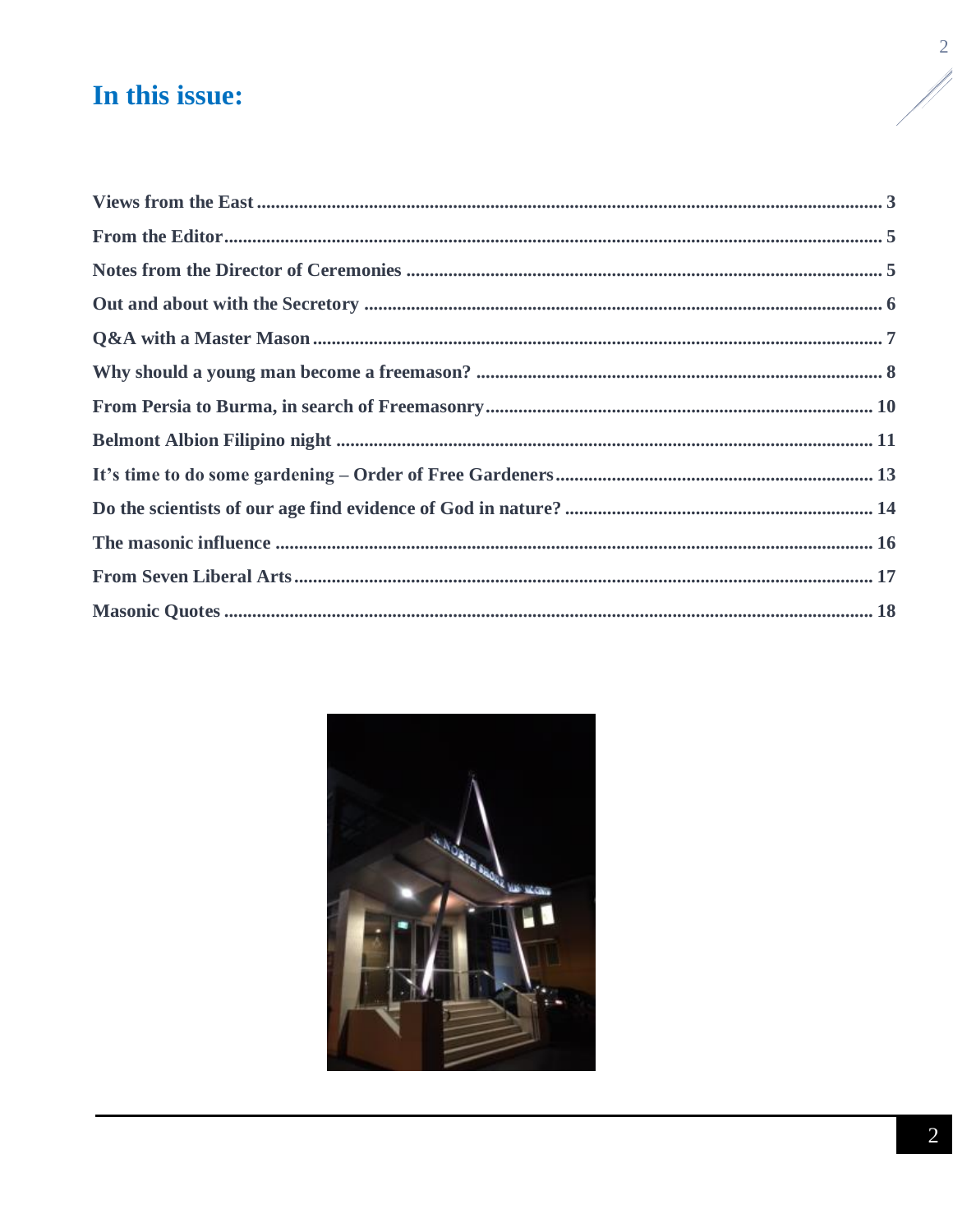## <span id="page-2-0"></span>**Views from the East**

Unless you have been living under a rough ashlar for the last year, you would have seen a wonderfully simple initiative that is underway across the country.

**"Speak Up for Freemasonry**!" was launched by the Grand Master, MW Bro. Mark Winger at The Grand Installation. Its purpose is quite simple; to assist Freemasons to talk openly about Freemasonry in New Zealand – and in doing so, help to arrest the decline in numbers in the craft and improve the public understanding of what we all hold so near and dear.

Often we are asked about Freemasonry, and from my experience enquiries come from two main sources;

- individuals who have invested time into improving their appreciation of what the craft offers and are seeking further enlightenment,
- individuals who rely primarily on hearsay and the uninformed impressions and misconceptions of others.

I commend the Craft for embracing this campaign. However, I do also recognise that for many Brethren, its implementation can appear somewhat daunting at first glance. Purely from a personal perspective, this challenge has less to do with the secrets and mysteries of the Craft, and more to do with the sheer breadth of the subject matter.

I recently attended a District gathering where the discussion on how to approach the "Speak Up" campaign primarily seemed to focus on what to say if you were in a 2 minute elevator ride. This resulted in many contributors providing personal



statements they have heard that appealed, and messages they have seen over the years that they would like to emulate. Often, when interest was piqued, requests were made to provide the content, and this was freely given.

As we approach our  $300<sup>th</sup>$  anniversary and given the breadth of the subject matter to draw from, I would suggest that a more efficient approach is not to immediately launch into what you think Freemasonry offers. Rather take your time to understand the genesis of the enquiry from the person.

Welcome the approach. Thank the person for their interest. But then spend time better understanding their interest, their motivations and their reasons for wanting to know more about the Craft.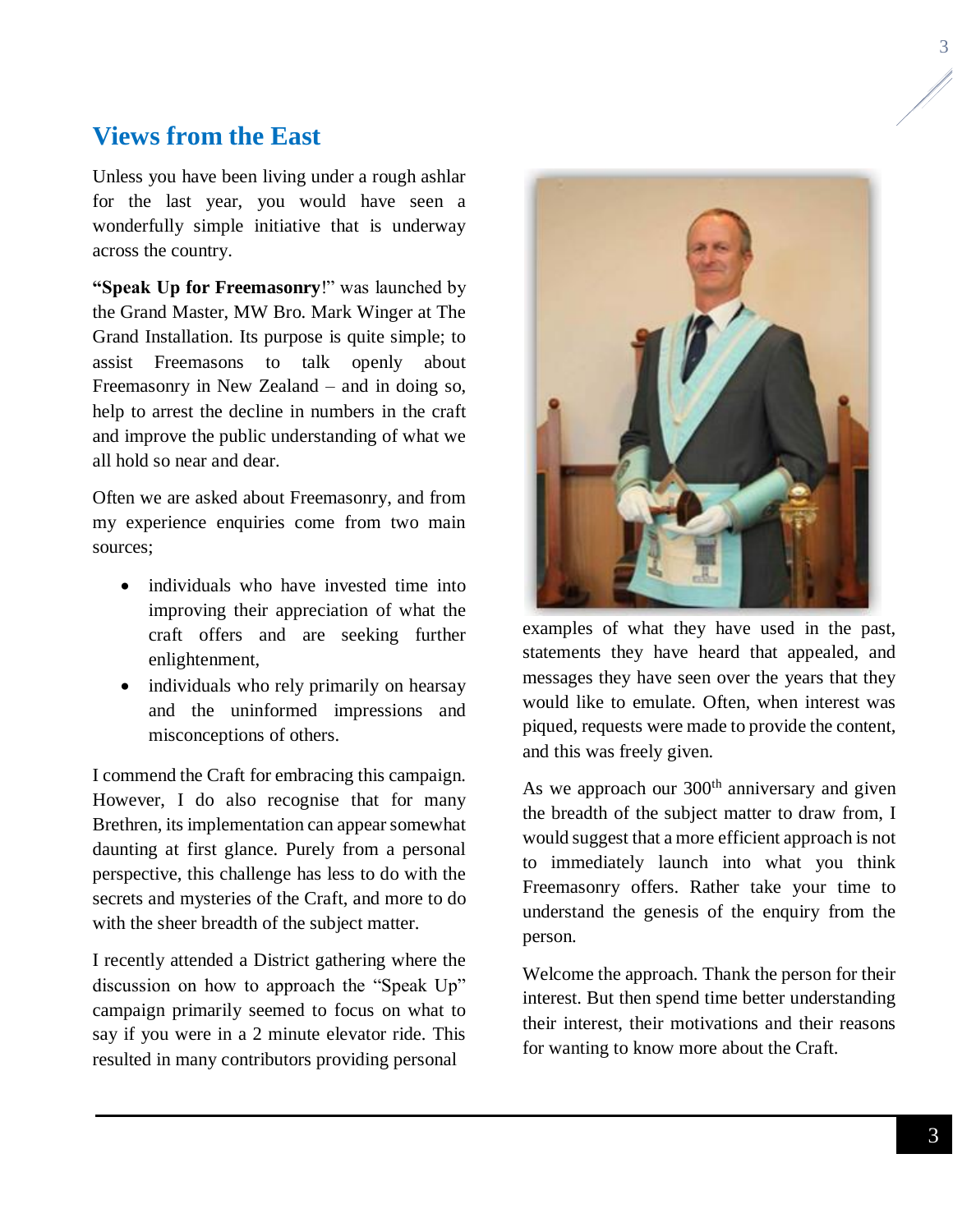This doesn't need to be an inquisition of the individual. Two or three cleverly posed questions on "What' and "Why" will uncover a wealth of new insights for you to build your response on.

I would respectfully suggest that having a standard "patter" is only truly useful if every enquiry is the same. Aim to build a genuine understanding of where the conversation needs to go **for the person enquiring to gain the fullest understanding, and one that best fits their particular area of interest**. As an aside, an added advantage of uncovering more information relevant to the person is that you will have time to structure your thoughts, or identify a more appropriate individual to help provide answers.

T.G.A.O.T.U. gave us one mouth and two ears, possibly so we can listen twice as much as speaking. My suggestion, with this approach instead of the elevator pitch, is that by better understanding where the person's enquiry is coming from, you will be better able to offer a richer answer that fits squarely with them, and helps them understand what they are looking for and whether the Craft can provide a life-long answer.

Fraternally,

**Sean Worshipful Master**

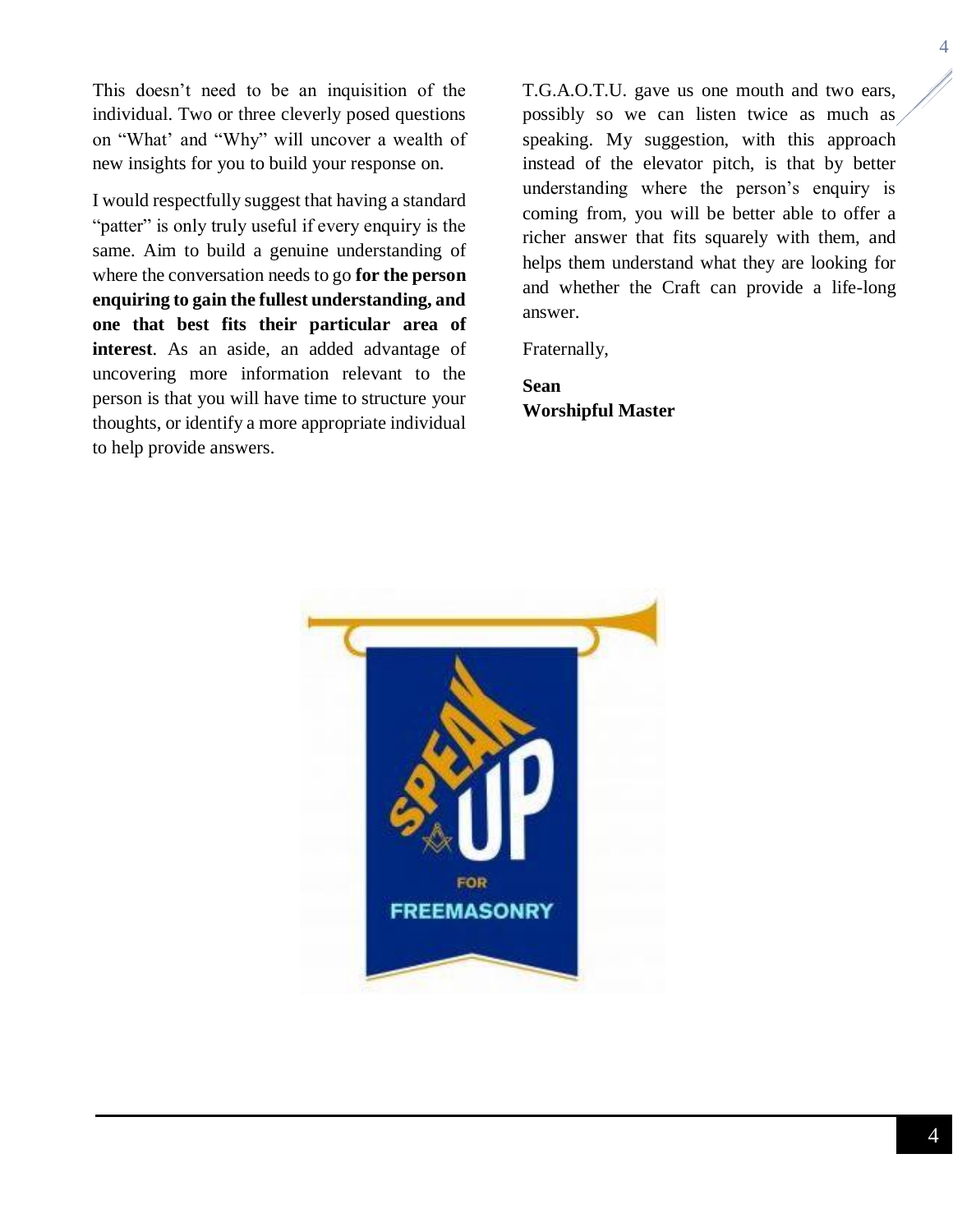## <span id="page-4-0"></span>**From the Editor**

Before I start my first editorial, I'd like to thank our previous editor Paul Copper sincerely for all his efforts in putting together a series of Newsletters with diverse and interesting content. Filling his shoes is a difficult task as he has set a very high standard and has had years of experience. Paul's enthusiasm for research and seeking knowledge is a masonic quality that we all have to strive for.

It was on the spur of a moment that I decided to take on a new challenge and volunteer as the new editor of Belmont Albion Lodge No.45 newsletter. I am looking forward to this responsibility as I see it as an opportunity to educate myself continuously and consistently and hopefully putting together editions that would satisfy a range of readers.

Coming from an academic background, I feel at ease with the technicalities of running a newsletter. The only difference being that when I am elected as an editor of a scientific journal I am expected to be the expert in the field. Here, though, I am just a newbie and having joined the craft less than a year ago, my masonic knowledge is very limited. However, I confidently volunteered for this responsibility, knowing that I have our Immediate Past Master W. Bro Russell Ward as a guide and mentor by my side. As a new mason, I really enjoyed reading Russell's "The Master's Voice" series. They were educational and informative. I hope that I can continue to include his thoughts and educational pieces in the upcoming issues.

In this edition, I have included two new sections: Seven Liberal Arts and Masonic Quotes. In every issue, I will write a piece related to these topics. I hope you enjoy them.

Lastly, I would like to invite and request you to send me pieces that you feel should be included in our newsletter. Stories, papers, birthdays, visits and anything newsworthy.

**Ali S**

#### **Editor**

## <span id="page-4-1"></span>**Notes from the Director of Ceremonies**

I would like to place on record our grateful thanks to Brother FLOYD for his brilliant organisation and hard work to deliver a sumptuous Philipino Feast last Tuesday. The style of the presentation staggered us to say the least. The numbers attending also blew us away. The word spread quickly after our W/Master ``went global`` and Brethren came from far and wide to experience

this wonderful evening. They were not disappointed.

Mention also must be made of Sonny PABLO who assisted Floyd in the setup and later in the cleanup. Sonny also announced he would be returning to Belmont Albion after a short stint at Brown Bay Lodge. His reasons for returning are a change in his work hours - thus allowing him to attend on Tuesdays. We welcome Sonny back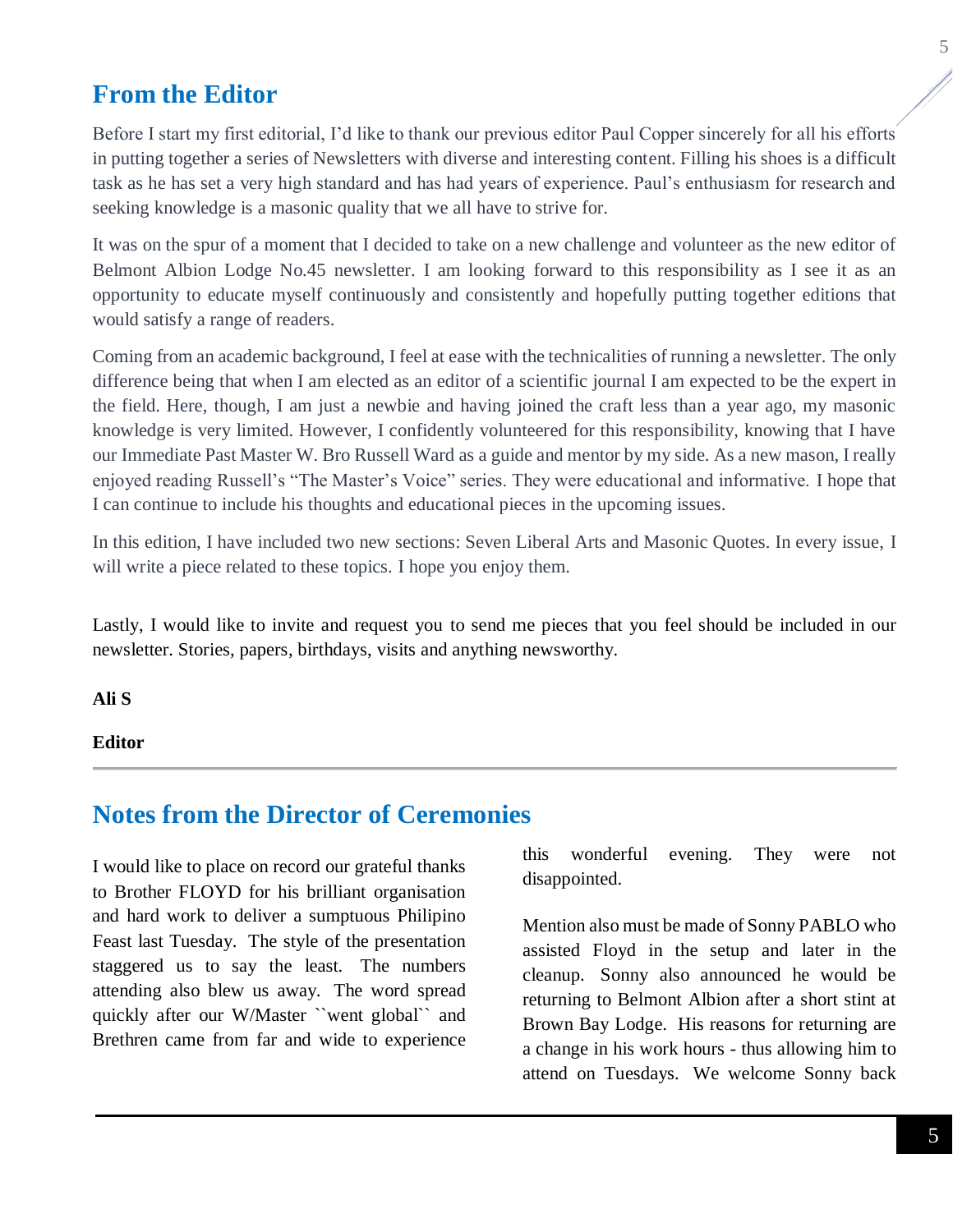with open arms. Lovely to see our former member Robin BOURDOT visiting with Philipino brethren from Titirangi Mt Albert. Lovely to see our esteemed Brother Bob WRIGHT and wife Lynette also in attendance. All the way from Christchurch.

By the time this is published, Carlo de Guzman should be a father for the first time. Congratulation to Carlo and his lovely wife.

A special thanks to our hard-working Almoner **Wayne JONES** who was on hand to setup for the Filipino Feast. Where would we be without Wayne? A top man.

``Brown Lodge`` - continues to thrive. Brethren meet at *Platters Restaurant/Cafe* at 2.00pm on a Friday for one hour. An average of 7 attend and enjoy a peaceful social hour in a majestic

setting. Any brother free on a Friday afternoon would be very welcome. Our Immediate Past Master drives from Mahurangi most weeks. Amazing dedication to the cause. Its amazing how much Lodge business is discussed in an informal setting.

**Table Lodge:** The date for this fun evening is Thursday 27th July. You must book and pay your money quickly. Brethren I can assure you this is an eye opening and worthwhile experience. They don`t come around very often, so I urge you to make the effort. Call Murray if you want guidance on how to register.

Our next working is a First Degree in August for **Ryan BOSHER.** 

**RW Bro Murray Morrissey** 

## <span id="page-5-0"></span>**Out and about with the Secretory**

We Welcome and thank Ali Seifudin for offering to take on the role as our new B/A Newsletter Editor and Our thanks to Paul Copper for a job well done as our previous Editor.

And so, we continue with By Law 27:

Members in Arrears

(1) Any brother whose annual subscription is in arrears for more than SIX months shall not be eligible to propose ,vote or speak on any subject,

(2) Any brother whose annual subscription is in arrears for more than TWELVE months may be struck off as prescribed by the ' Book of Constitution "

 **Dave Barr**

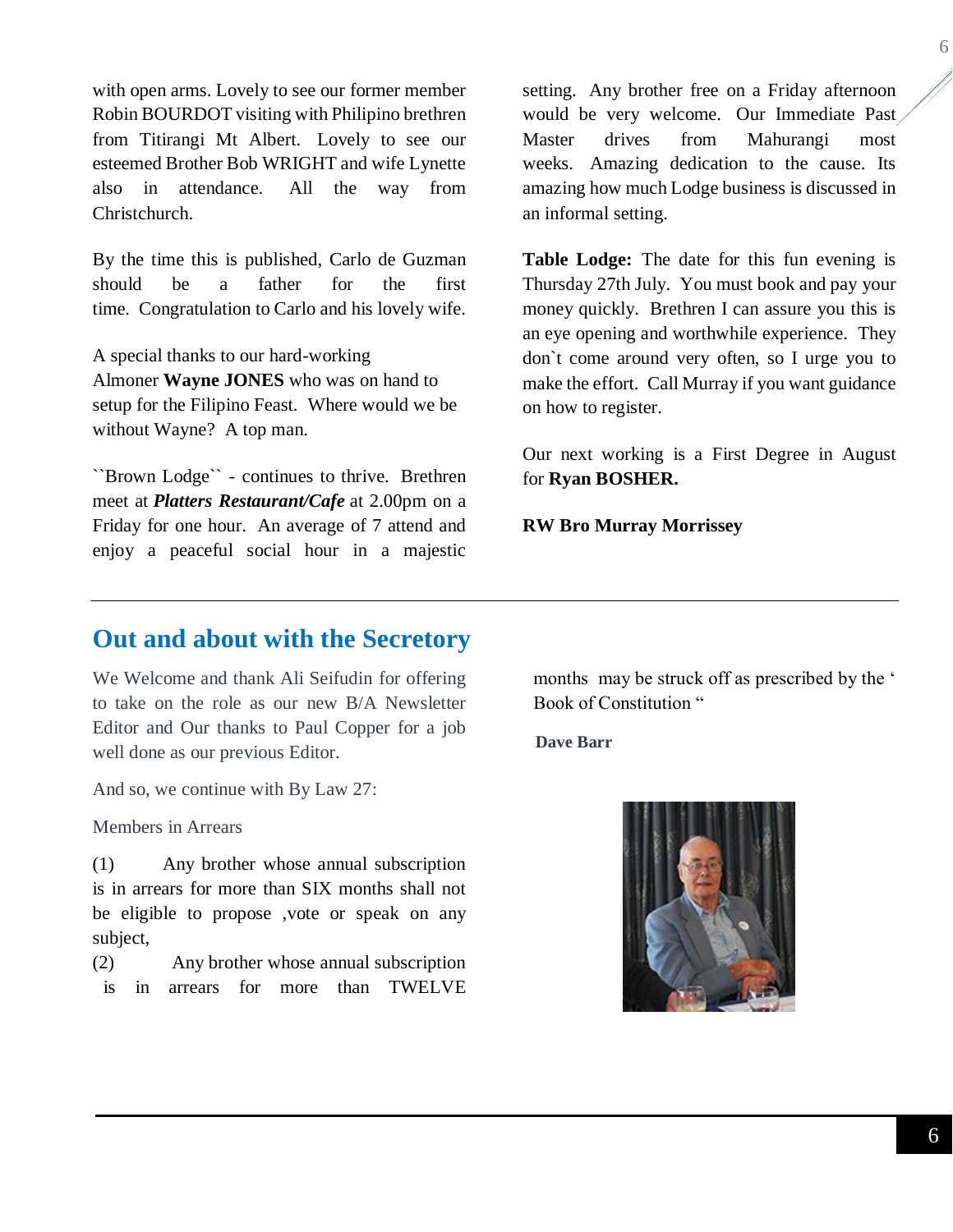## <span id="page-6-0"></span>**Q&A with a Master Mason**

*In this section of the newsletter, we spotlight one of our knowledgeable Master Masons. How they joined the craft and why? What have they gained from Freemasonry? We listen to their memories and learn from their experience. Moreover, we ask them to answer several questions on Freemasonry and its impact around the word.* 

#### **Would you mind to introduce yourself to our readers?**

#### Richard Lumsden

#### **Do you currently hold an office within the lodge?**

I am currently the Lodge Treasurer and last year was Junior Warden



**When did you first became familiar with freemasonry and when were you made a freemason?**

My father joined Freemasonry (Lodge Epsom Arohanui) in the late 70s when he moved to Auckland. When Marcia and I moved here in the late 80s we would be invited to his Lodge family functions. However, I was very busy at work building a business and with a young family did not have the time for other activities. When Lodge

of Enlightenment (a dining lodge) was formed, a friend of mine joined and he and my father (he was the Tyler for LoE) talked about the convenience of meeting only 5 times a year. That appealed to me as I was travelling overseas a lot and thus had limited ability to attend a 10 meeting a year type Lodge.

#### **Where is your mother lodge and how long have you been a member of BA.45?**

My mother Lodge is the Lodge of Enlightenment whcich is based on the North Shore. I have been a member of BA for about 5-6 years

#### **What do you most like about Freemasonry?**

The company and companionship of good people with similar values and outlook.

#### **Tell us about your experience in BA.45. What works well here? And how can we improve?**

With my military and business background, I enjoy a well-organised and well run Lodge and Refectory. The practice of dividing charges and ensuring that inexperienced masons are brought into the ritual early in their career and encouraged to stretch themselves. The ritual in BA is respected although I wish I joined Freemasonry earlier so my ritual could be crisper.

BA can improve (like most Lodges) by encouraging all members to participate fully in Lodge activities and in particularly the Refectory. Perhaps we should put more focus on how to make Refectory more relevant and engaging so that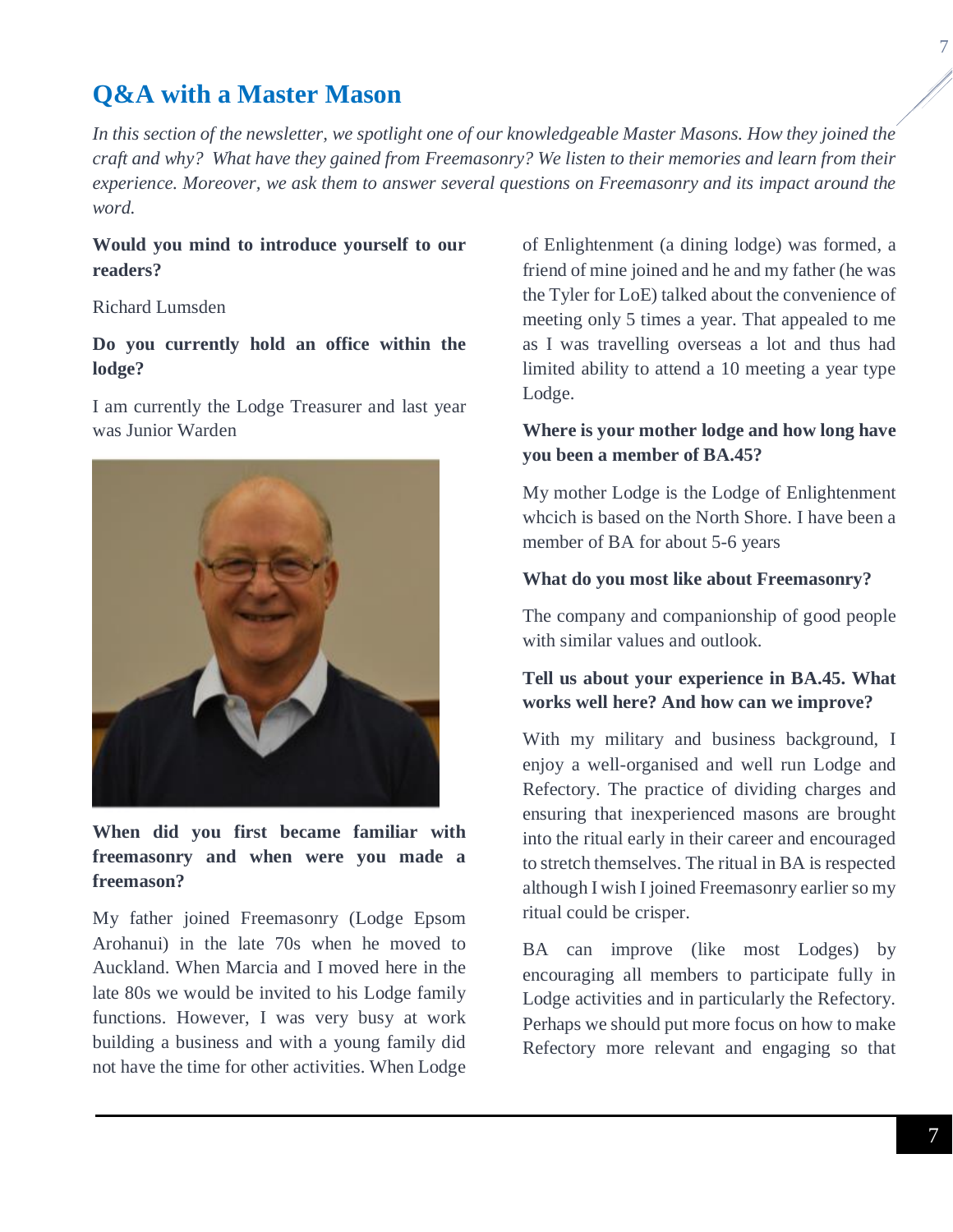members want to stay and enjoy the camaraderie after the Regular Meeting.

I would also like to see us do some charitable work together as a group activity not only for the benefit of the recipients but also to the benefits to the Lodge and its members that accrues when we work together on a project.

#### **For the readers who are not masons, how do you define Freemasonry?**

The phrase making good men better is accurate but a mite trite and perhaps I would express it as an organisation of good men committed to improving themselves as constructive members of society in every aspect of their lives.

#### **Is Freemasonry a religion?**

 $No - it$  is a moral code that is universal regardless of one's own religious beliefs.

#### **Do you think we do still need a brotherhood organisation in this day and age?**

Probably more than ever in this ever increasingly socially dislocated age. Facebook is not real life!

#### **What are the requirements to join Freemasonry?**

Just, upright and free men, of mature age, sound judgement and strict morals.

#### **How can someone join Freemasonry?**

By expressing a desire to be a Freemason and after having been vetted by the appropriate members of his intended Lodge.

## <span id="page-7-0"></span>**Why should a young man become a freemason?**

As students, some of my classmates hated asking questions of Prof Johnson because he appeared obtuse. He would often answer by asking an even deeper question - obviously, a Mason. I'll try not to follow his lead although he was mostly trying to show us that there is often no easy answer.<sup>i</sup>

There are some *easy* answers to general Masonic questions<sup>ii</sup> and I have drawn on accepted texts by the respected authors J Fort Newton and Manly P Hall and others to assist me in my quest. However, the deeper we drill into the question "why Freemasonry when you are young", the more elusive succinct answers become; there has been a lot of ink spilt over the centuries trying to provide them. But my VSL provides guidance:

Ask, and it shall be given you; seek, and ye shall find; knock and it shall be opened unto you. Matthew 7:7

Two benefits of Freemasonry are immediately apparent:

Benefits of membership of a universal brotherhood in which men help one another in a great variety of ways.

Benefits that can be derived from a study of the *philosophy* of Masonry.

The first set are available to those who attend Lodge meetings and participate in the work of the lodge. The second are much deeper and will only accrue after a concerted study and perhaps much frustration. The answers were deliberately concealed in the Ritual by its authors who knew much about the science of the soul as well as the ancient wisdom. The secrets have remained lost for generations and will remain lost until every man discovers them for himself. (Not many read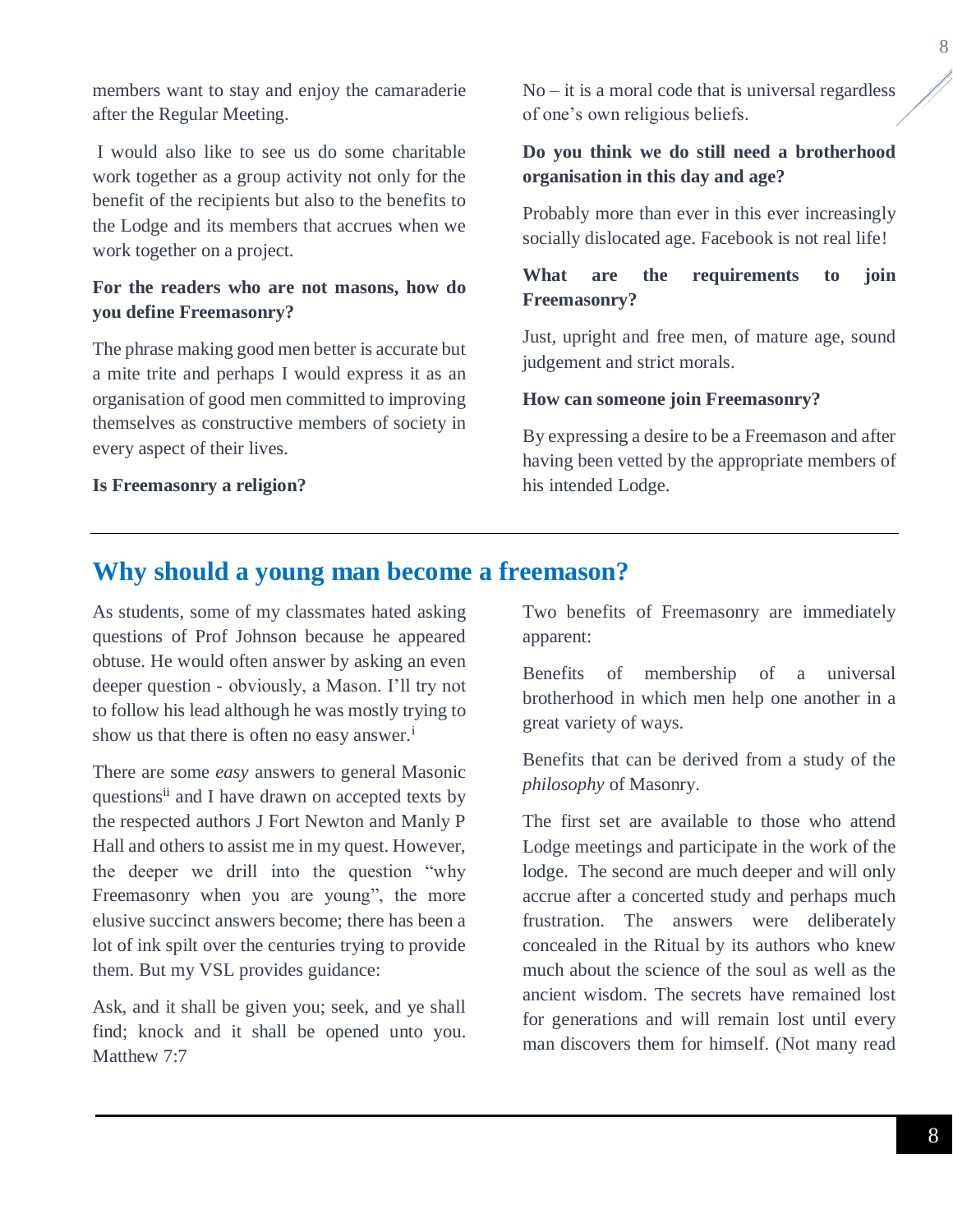the Ritual as a bedside reading book, but I recommend trying it.)

"Freemasonry is not a material thing: It deals with the whole man. <sup>iii</sup>It is a science of the soul. The noblest tool of the Mason is his mind, but its value is measured by the use made of it" iv

Thus, we find that Freemasonry provides the opportunity for development. It provides the support, experience and skills to assist in that aim.

"When is a man a Mason? When he can look out over the rivers, the hills and the far horizon with a profound sense of his own littleness in the vast scheme of things. When he has learned to make friends and to keep them and, above all to be friends with himself, with his fellow-man. When he can look into a wayside puddle and see

something beyond mud, and into the face of the most forlorn fellow-mortal and see something beyond sin. Such a man has found the only real secret of Masonry and the one which it is trying to give to all the world." <sup>v</sup>

The individual who secures membership in a Masonic lodge becomes the heir to a rich tradition so it seems to me that the younger you are when the journey starts, the better!

#### **Russell Ward**



<sup>&</sup>lt;sup>1</sup> Adams D (1978) *Hitchhikers Guide to the Galaxy* London: Pan Books

<sup>1</sup> Freemasonry NZ (2017) *Simple Answers to Leading Questions*

<sup>1</sup> Perkins L F (1960) *The Meaning of Freemasonry* New York: Exposition Press Page 48 et seq

<sup>&</sup>lt;sup>1</sup> Hall M (1931) *The Lost Keys of Freemasonry or The Secret of Hiram Abiff* Pages 23 -32

<sup>1</sup> Newton J Fort (1934) *The Builders A Story and Study of Masonry* London: Allen & Unwin. Page 2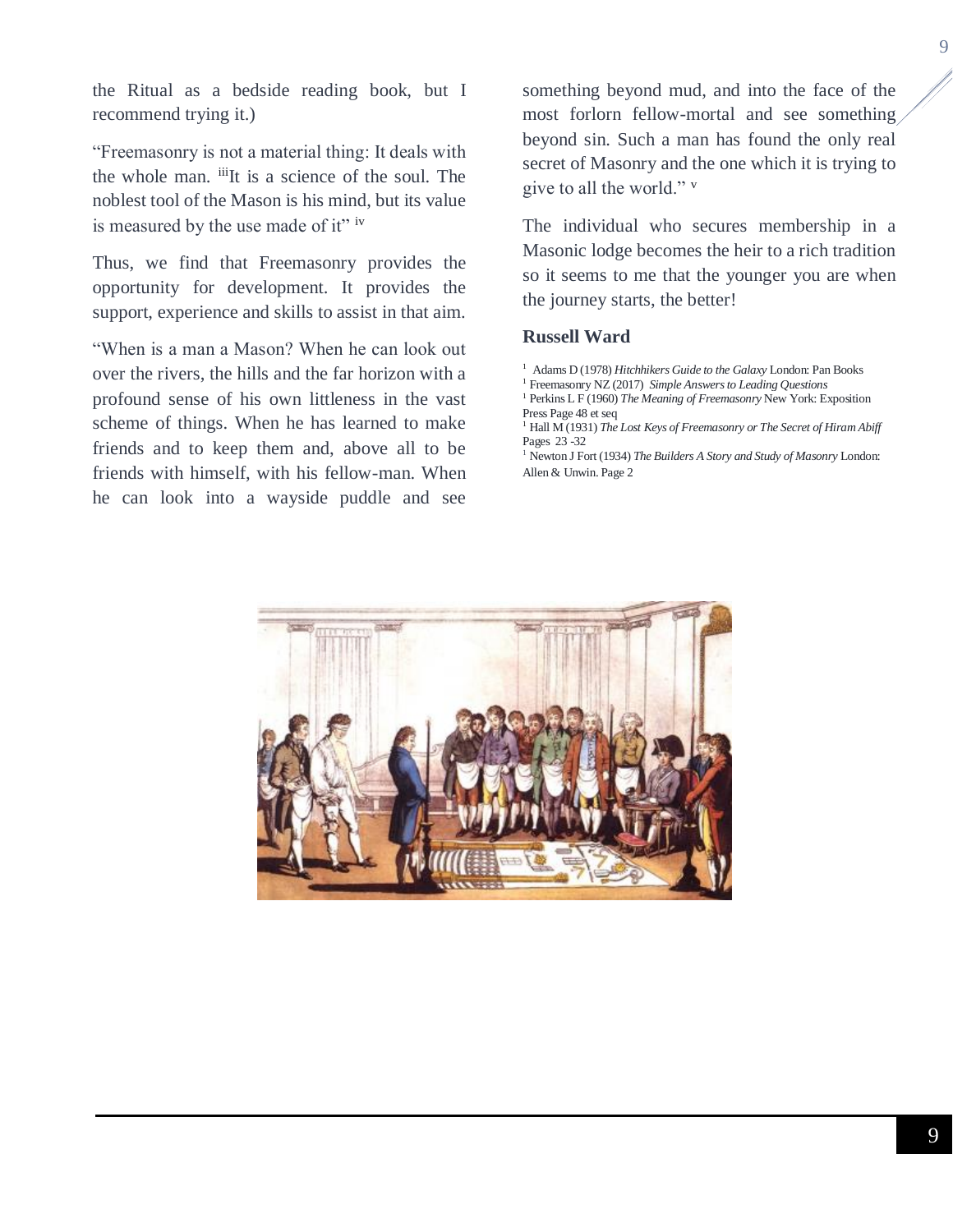## <span id="page-9-0"></span>**From Persia to Burma, in search of Freemasonry**

Bro Alan Thompson, visited **Iran** recently and has enjoyed his time in a land more ancient than the history! Alan, sent the below photo at the tomb of Cyrus the Great who is a familiar figure for most but more importantly for brethren in Royal Arch.



Most brethren should be familiar with Cyrus's Cylinder which is believed to be the first record of human rights in the history. The text on the Cylinder praises Cyrus, sets out his genealogy and portrays him as a king from a line of kings. The Cylinder's text has traditionally been seen by biblical scholars as corroborative evidence of Cyrus' policy of the repatriation of the Jewish

people following their Babylonian captivity (an act that the Book of Ezra attributes to Cyrus), as the text refers to the restoration of cult sanctuaries and repatriation of deported peoples.



Alan also sent some information on masonry in **Burma (Myanmar)** which he researched prior to his visit there. Alan had hoped to find the old lodge rooms in Rangoon but without success. He believes that they are trying to restore the lodge back to Rangoon now that the political climate has changed.

"Although the District Grand Lodge of Burma was founded in 1868, the earliest lodge in Burma was Lodge Philanthropy, No. 542, which was warranted by the United Grand Lodge of England in 1847. This was later erased from the Roll in 1981. It was followed by Star of Burma Lodge, No. 614, which was warranted in 1853 and remained the oldest extant lodge in Burma. Scottish Freemasonry came to Burma in 1896 when Lodge Peace and Harmony, No. 834, was warranted by the Grand Lodge of Scotland.

In the 1950's there were sixteen lodges in Burma on the Roll of the United Grand Lodge of England, although this number had been reduced to nine by the mid-1980's. By that time, there were three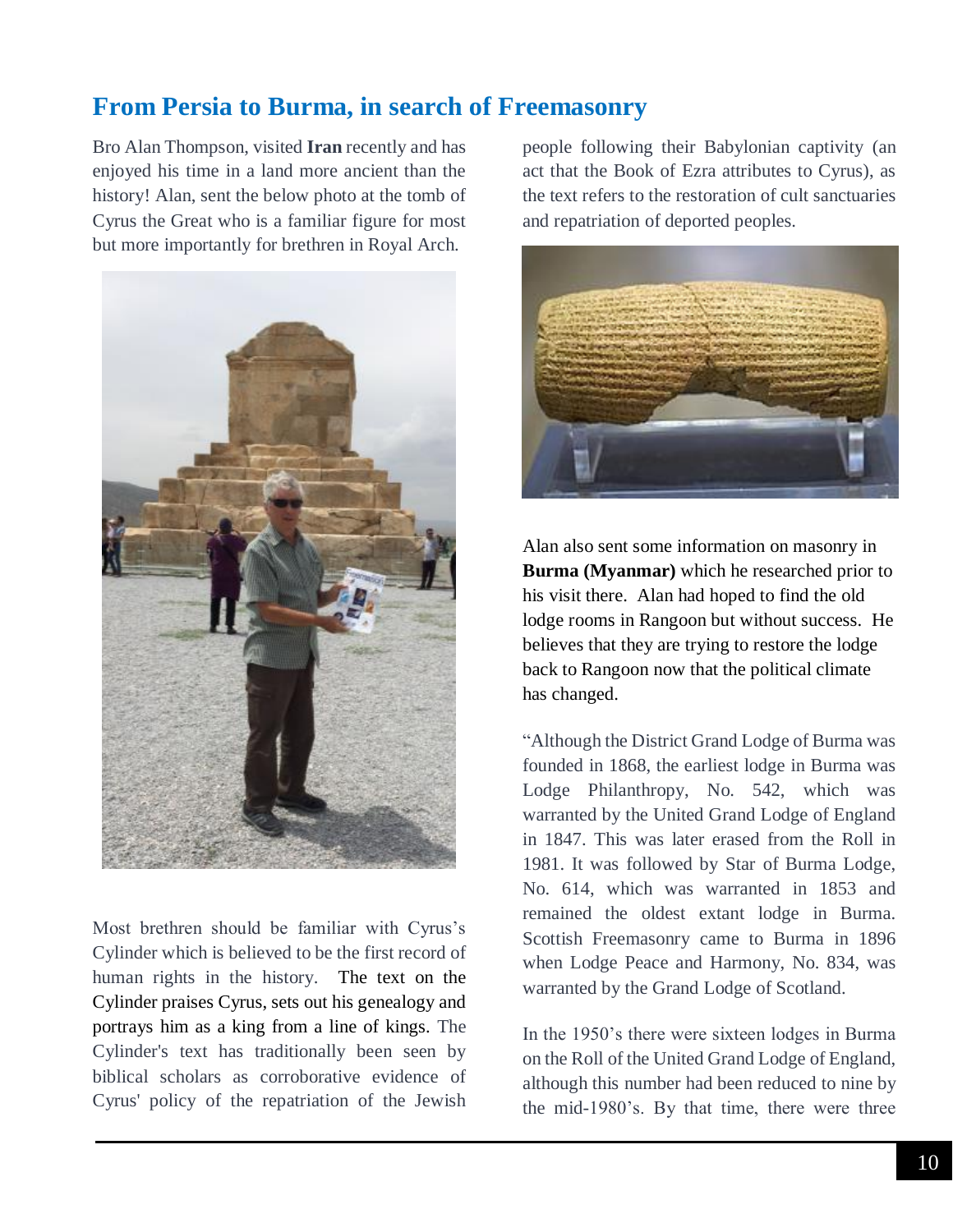lodges on the Roll of the Grand Lodge of Scotland. In 1984 the Ministry for Home and Religious Affairs for the Socialist Republic of the Union of Burma introduced a requirement that certain organisations needed to obtain registration in order to continue but, at the same time, indicated that the District Grand Lodges and their constituent lodges would not be eligible to be registered and that the District Grand Lodge had to be dissolved by 15<sup>th</sup> November, 1984. From this time the English lodges that constitute the District have been in abeyance. The Scottish District Grand Lodge closed and its constituent lodges were erased in 1985.

With regard to the Rangoon and Ormond Iles Lodge, No. 1268, this was the result of the amalgamation of Rangoon Lodge, No. 1268, and Ormond Iles Lodge, No. 4270, which took place on 11th November, 1964. The combined Lodges transferred to the United Kingdom on 28th September, 1968, and now meet in London.

## <span id="page-10-0"></span>**Belmont Albion Filipino night**

In place of holding a Table Lodge this July, the WM called me and asked if it was possible to hold a Filipino night instead. I said most definitely, on the understanding that it would be for the brethren only. Our Filipino brethren of BA 45 would simply present 3-4 Filipino dishes for the tasting pleasure of our Lodge members. A week later though and after numerous and dare I say persistent requests, the decision was made to include partners and wives. Oh joy! All is good. The more the merrier. RSVP numbers soon ballooned to 42 and catering numbers had to be adjusted accordingly. To make the ambiance more enjoyable and festive we called upon Mon and Sor to regale us with their songs and music.

Then came the Filipino Night, and as brethren and guests arrived…I noted that more continued to trickle in, and then some more…and then a little but more…and… I stopped counting at 57 as concerns started setting in. Just before the Lodge was opened I approached RW Murray Morrissey and he gave me a knowing look and intonated to me in a low voice 'Floyd, I think we might be in a little bit of trouble here!' We were sweating bullets from there on, but the show needed to go on.



In lieu of an eloquent guest speaker who was to give a history of Freemasonry in the Philippines and to postulate as to why it is so popular among Filipinos, I gave a short introduction on the history, the origins and influences of the Filipino delicacies on offer instead, after all, it is always good to know what you will be eating beforehand! Once the feast commenced, we found out that our concerns were unfounded. Thanks to the generous donation of several dishes from Sonny Pablo and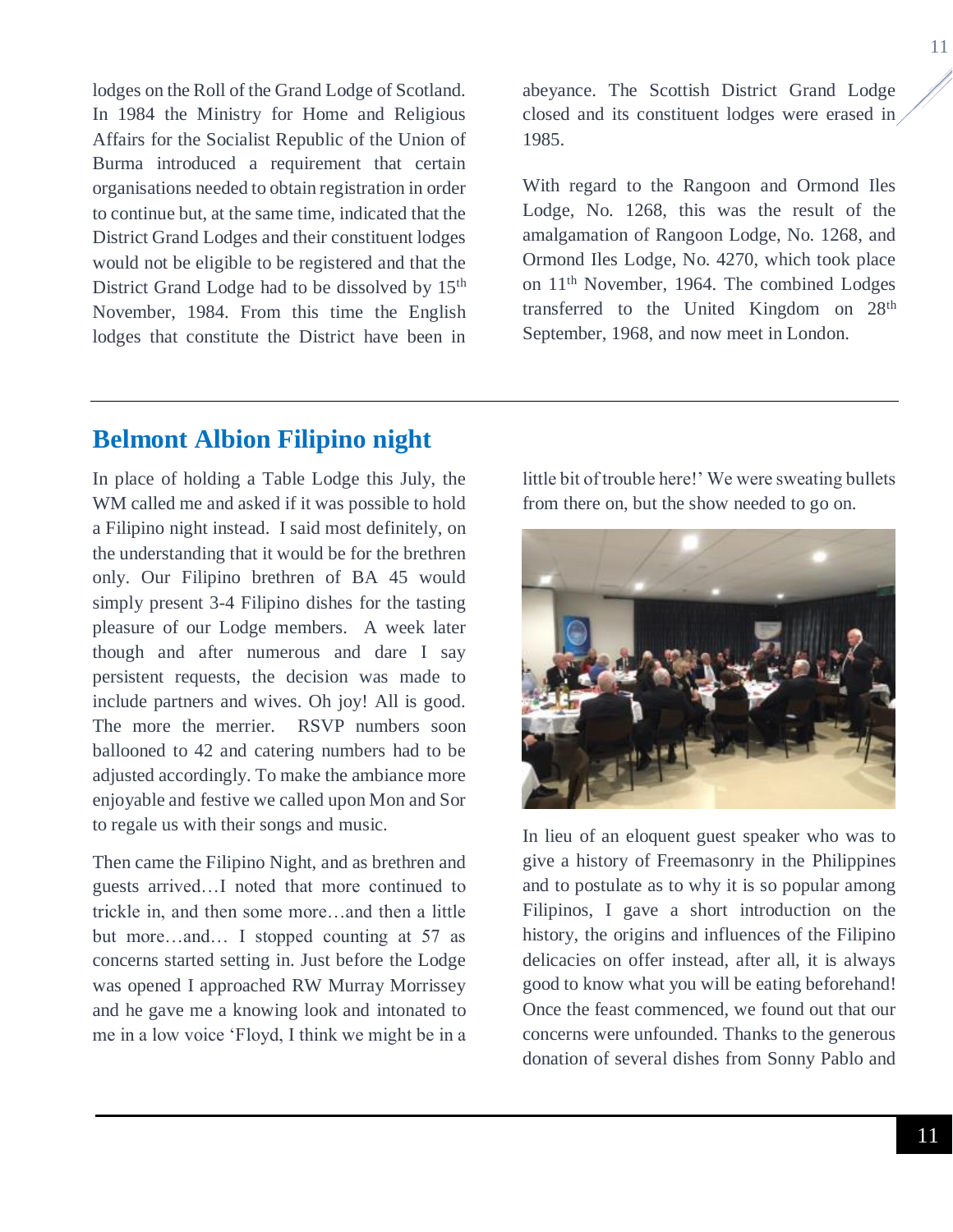Ronald Venturina and their better halves Susan and Imelda, we were able to make sure that all the brethren and their guests were well and truly fed…just like a feast should.



Based on neatly picked bony remains of the Lechon (whole roast pig) I'd like to think that it was a hit with the crowd. The Kilawin (Raw King Fish ceviche) and the Lumpiang Shanghai (Deep fried spring rolls) were definitely favourites. There is but a few things better than enjoying a good plate of food other than it being accompanied by wine and good music and it is good we had them all that night. This combination even got several of our brethren taking to the floor and doing the waltz.

When our WM Sean Neely came back from his overseas holiday, he asked me if the night was successful. I am biased. I think the Master will need to ask the brethren for a more objective point of view… (Of course it was!).

…till the next Filipino Night.

**Floyd Apoderado**

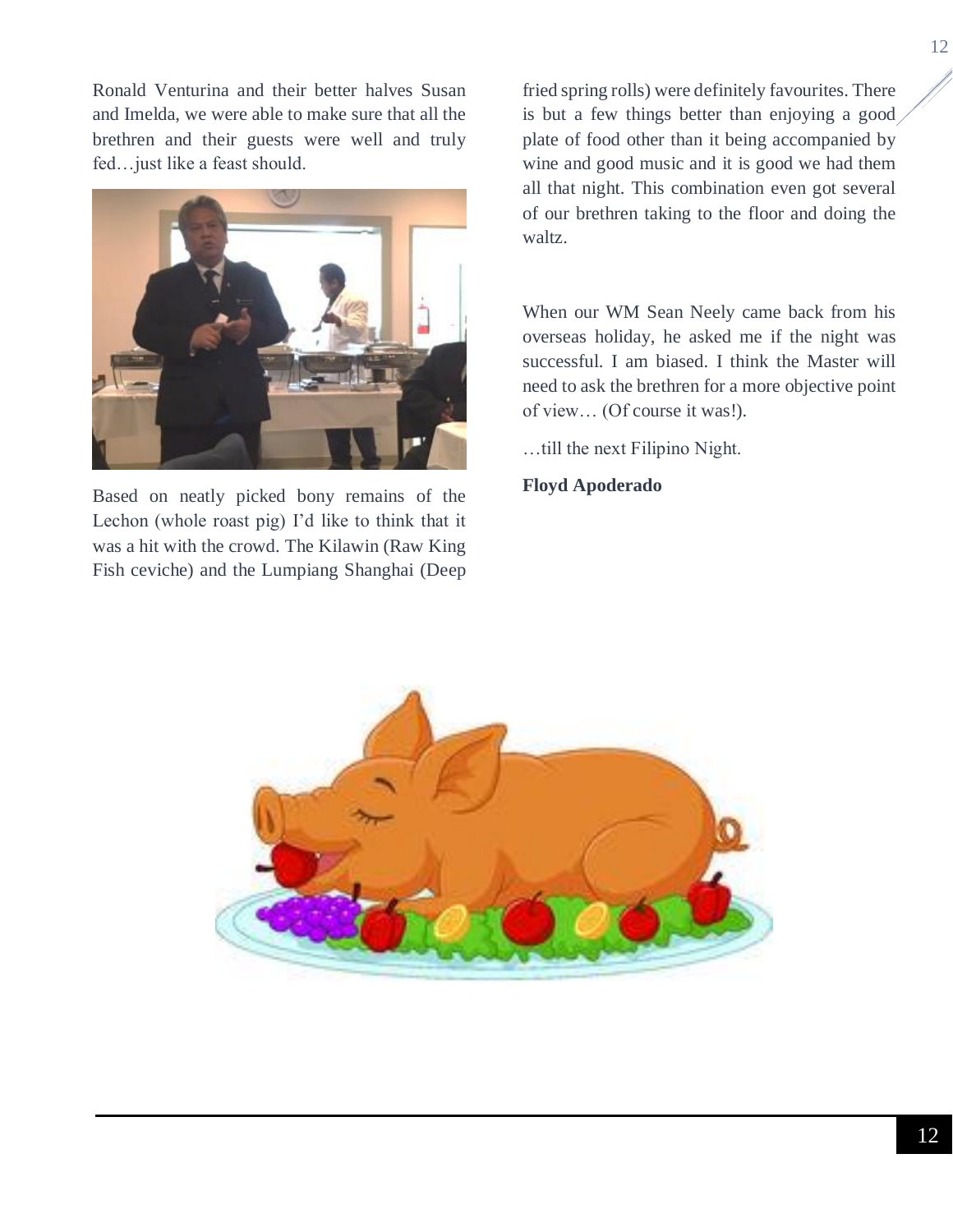## <span id="page-12-0"></span>**It's time to do some gardening – Order of Free Gardeners**

The Order of Free Gardeners is a fraternal organisation that is Scottish in its origin subsequently spreading to England, Ireland and further. The Order is believed to have been founded in the middle of the  $17<sup>th</sup>$  Century, although the earliest formal record is the minute book from Haddington, in East Lothian, dated 1676. The records show fifteen rules called 'Interjunctions for the Fraternity of Gardeners of East Lothian'. The founding members appear not to have been gardeners by profession but farmers and landowners who practiced gardening for pleasure. Tailors, merchants and clerks were also members during this early period. They were unable to obtain the status of an incorporation, known as a guild in England, so modelled their Society on the Masons.

The group established in Haddington provided practical training, ethical development and supported the poor, widows and orphans. By 1849 the Gardeners Lodges had grown in number and a Grand Lodge was established. In 1859 a Grand Lodge meeting in Edinburgh has representatives from 100 Lodges in attendance including 3 from the USA.

In January 1726, there is the first record of 'initiation secrets' of the Order, this coming from an internal complaint that accused a member of defaming certain of its officers by reporting that they 'could not correctly give its words and signs'. In 1772 documents established that the fraternity of Free Gardeners had 'Words' and 'Secrets' and an 1848 document mentions teaching in the form of 'Signs, Grips and Secrets'. There are complete

rituals of the Apprentice, Companion and Master Degrees dating from 1930 and minutes of the lodges show that the ritual of the order progressively developed so that by the end of the 19th Century a system of three grades similar, to those of the Masonic Blue Lodge, had been developed.



The 20<sup>th</sup> Century saw many members conscripted to fight in the two World Wars, not to return and the British National Insurance Act 1946 removed much of the need for mutual aid and by the year 2000 there remained but one Lodge of the Order of Gardeners in the United Kingdom, this in Bristol, although the researcher Robert L.D. Cooper reported Lodges surviving in the Antilles and Australia.

Those Brethren who have knowledge of Melbourne may be aware of a rock-band called 'Ancient Free Gardeners'. They allegedly took their name from a building, in Elizabeth Street, that still carries the name and logo of the Order of Free Gardeners.

#### **Paul Copper**

Source:- Kyne / Cooper / history shelf.org /Gow /et. al.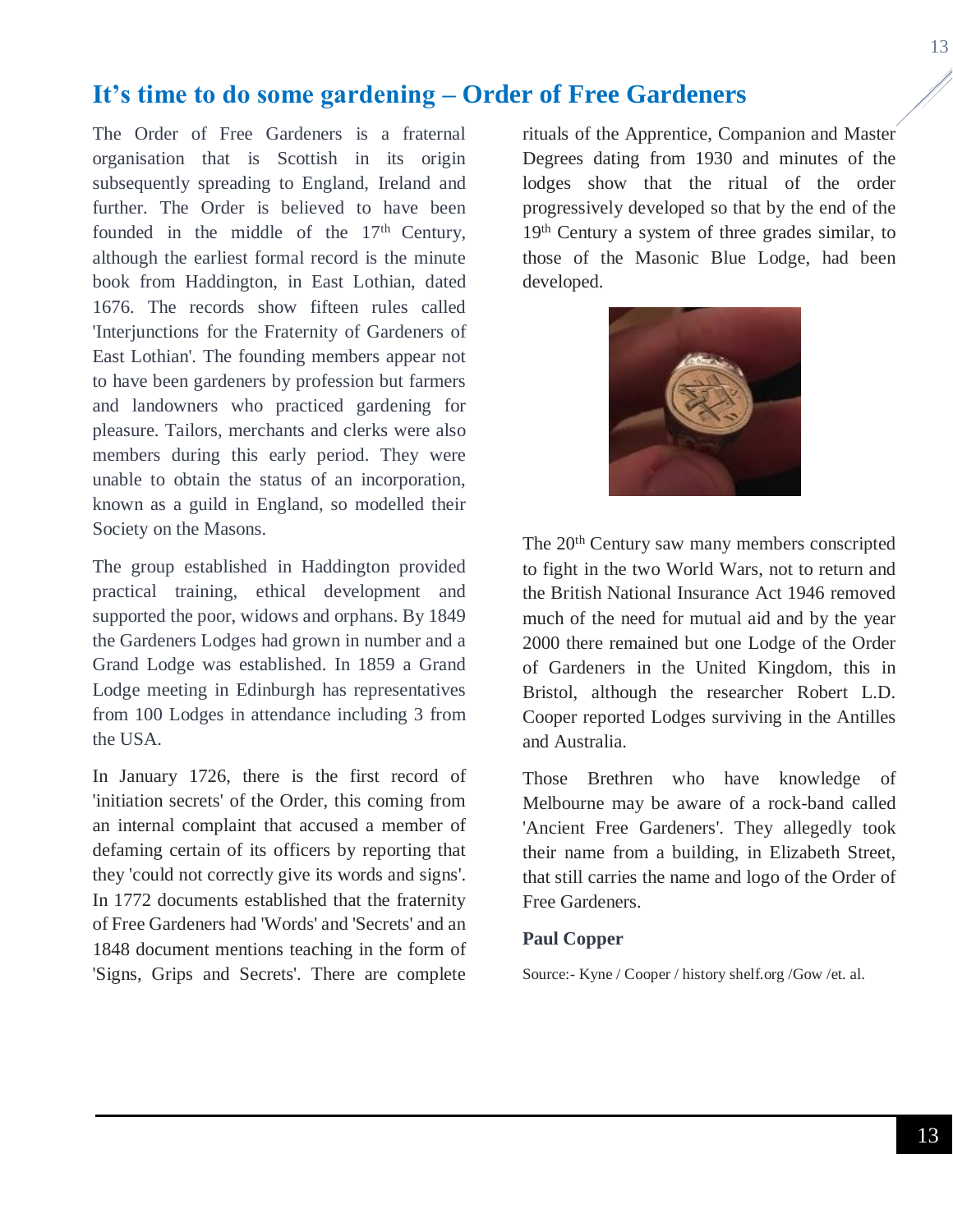## <span id="page-13-0"></span>**Do the scientists of our age find evidence of God in nature?**

In the second-degree ceremony, we are told to extend our research into the hidden mysteries of nature and science. The description of these mysteries is open to speculation. Science is defined as "the intellectual and practical activity encompassing the systematic study of the structure and behaviour of the physical and natural world through observation and experiment". So, one would think that as freemasons, we should study science to understand how nature works. On the other hand, having a belief in a higher being is a prerequisite for joining freemasonry. So, the author would speculate that we are directed to study science not only to understand how nature functions but, to realise and appreciate the force that created this world. It is important to note that most of our rituals were written in the  $17<sup>th</sup>$  century when scientists were side-lined and when religions were the authority. We have a completely different society today. Religions are mostly side-lined, especially in the developed world where science and scientific evidence are used to inform decision makers. Yes, brothers, science rules today's world and yes there is good and bad science. Some may dispute that scientific evidence is used to justify decisions made by the authorities. While I agree that unfortunately, it's human nature to use anything to justify their action, I would prefer this to be science rather than religion. Science is focused and measured; its impacts are not deadly unless you are thinking of the atomic bomb! Religion on the other hand can be exploited to rule subordinates, to demoralise and diminish them. How many wars have we had because of science? How many wars have we had because of religion? The answer is obvious and I see less harm in science as a compass for social decision making than religion.

This is where it gets interesting. Have the bitter experiences of the past pushed us away from religion and God? Do our scientists still find evidence of God in nature and in their science?

My good friend who is a university professor in America had a good answer to this question: "The more I learn about nature and discover new things in my research, the more I become fascinated by the complexity and higher organisation in life that ascertains me that it cannot take place solely by chance! I have gained a new prospective and respect for the higher being that never had before simply through religious believes!".



My doctoral student, Sara, had similar thoughts which, as her mentor, is great to know. "Some people may think that nowadays they can explain so many things by science. We have a wide range of knowledge. We know how our cells works and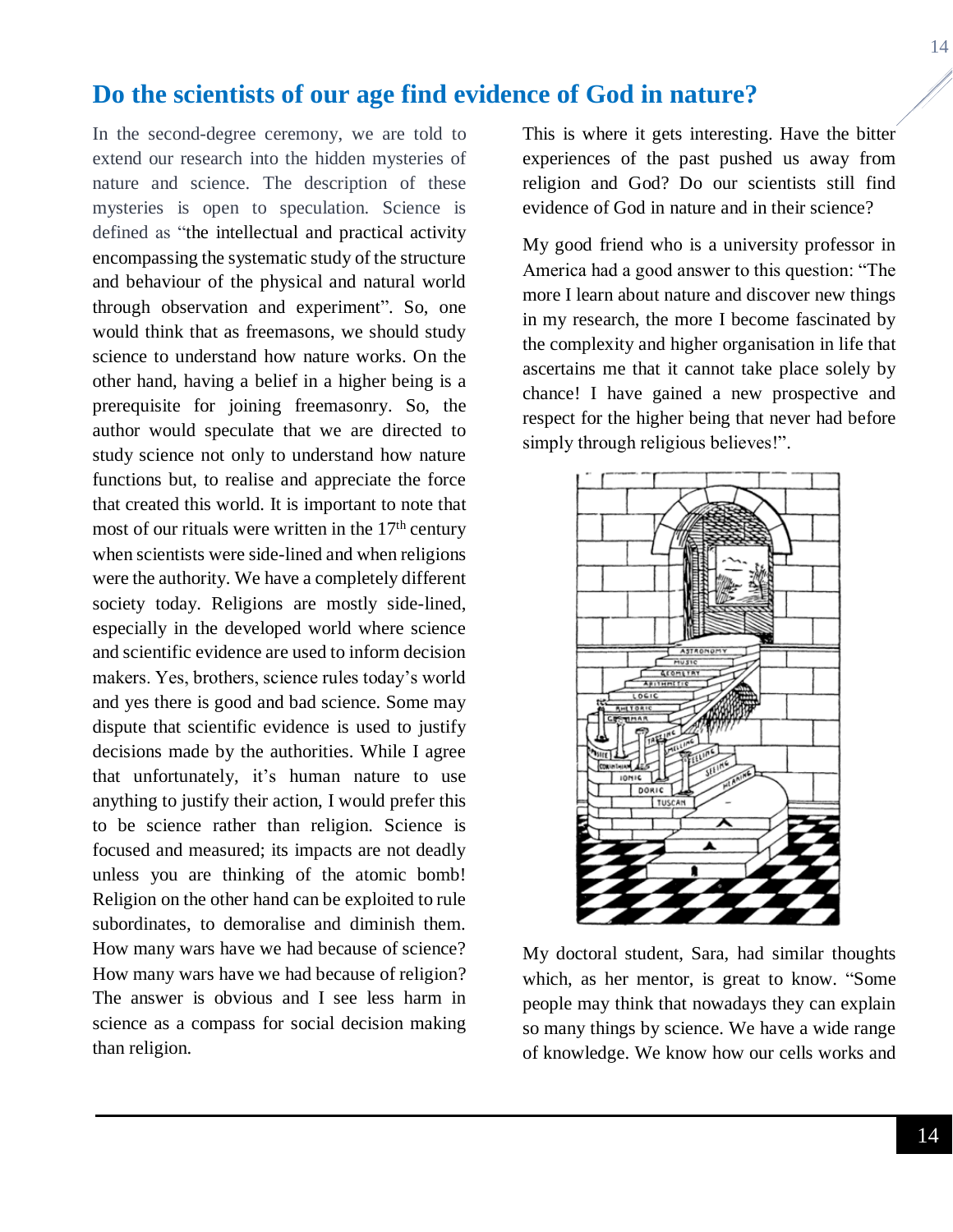we understand the chemical reactions between biomolecules that enables our cells to function. Some scientists may think that there is no necessity for a creator and if they are unable to explain the existence of something scientifically, they think that it doesn't exist. For me, it's completely the opposite. Studying science has made me to believe that there is a higher power and as I study more, this believe gets stronger as I see all biological processes are highly organised and incredibly complex and are too far from any process that can occur accidentally or randomly."

It is also important to limit our expectations from 'science' to realistic objectives. Sara had an interesting opinion on this: "We should also consider that science may never prove the presence of a creator, but it can never prove the lack of a creator either. So, if we are waiting for a day that a scientist can take a photo of the possible higher power or a creator and give it to us as an evidence, that day may never come. When asking for evidence, we should be clear as to what do we mean and what type of evidence are we looking for. If we are looking for something that cannot be explained by science, there are lots of things that are yet to be understood by human being. As a biologist who has been studying a wide range of disciplines, embryology is the wonderland where you can see all those complexities and the well organised processes in a right order and without even one mistake when you were created from two single cells to billions of cells".

In the world that we are living today in 2017, science has flourished where more than 90% of scientists that ever lived are alive today. The tragedy is that most are busy carrying out superficial research that is money driven. Academia has become a competitive environment where you have to sell your science to get funded.

This has limited scientists' imagination as their research outcomes have to be measurable and positive. The corrupt peer reviewing process on the other hand, requires scientists to cite their work against the work of others. This has limited creativity and innovation as projects have become result-oriented. The scientists of today are too caught up with the bureaucracy and competition at work, they don't have time to rest and to be creative. Having said that, science has flourished into hundreds of disciplines and there are thousands of specialisations. So, it is expected that, every scientist chips away the problems and collectively we should see major progressions.

My final thoughts are going back to the questions I asked in the beginning. Do scientists find evidence of a creative force in nature, an Architect of the Universe? My observation is most don't. Why? Because of the reasons I explained. They are too caught up in superficial worldly problems. But most importantly, the scientific community is doing the same mistake that the Church or other religious authorities did when they rejected science. Major discoveries of the last 50 years or so have made scientists so arrogant that they simply reject things that they cannot explain. Much like the olden Popes. Where can you find scientists like Avicenna or Algoritmi (Khwarizmi) who were masters of all sciences and not specialised in merely one '-logy'. How many of our scientists can understand and explain cosmos better than a five-year-old? These are the questions we need to be asking our scientists. The link between science and cosmos should be reestablished or we will end up with a demoralised but technologically advanced society. Then, a great war to return to the past, when the world was prettier…

**Ali S, BA.45**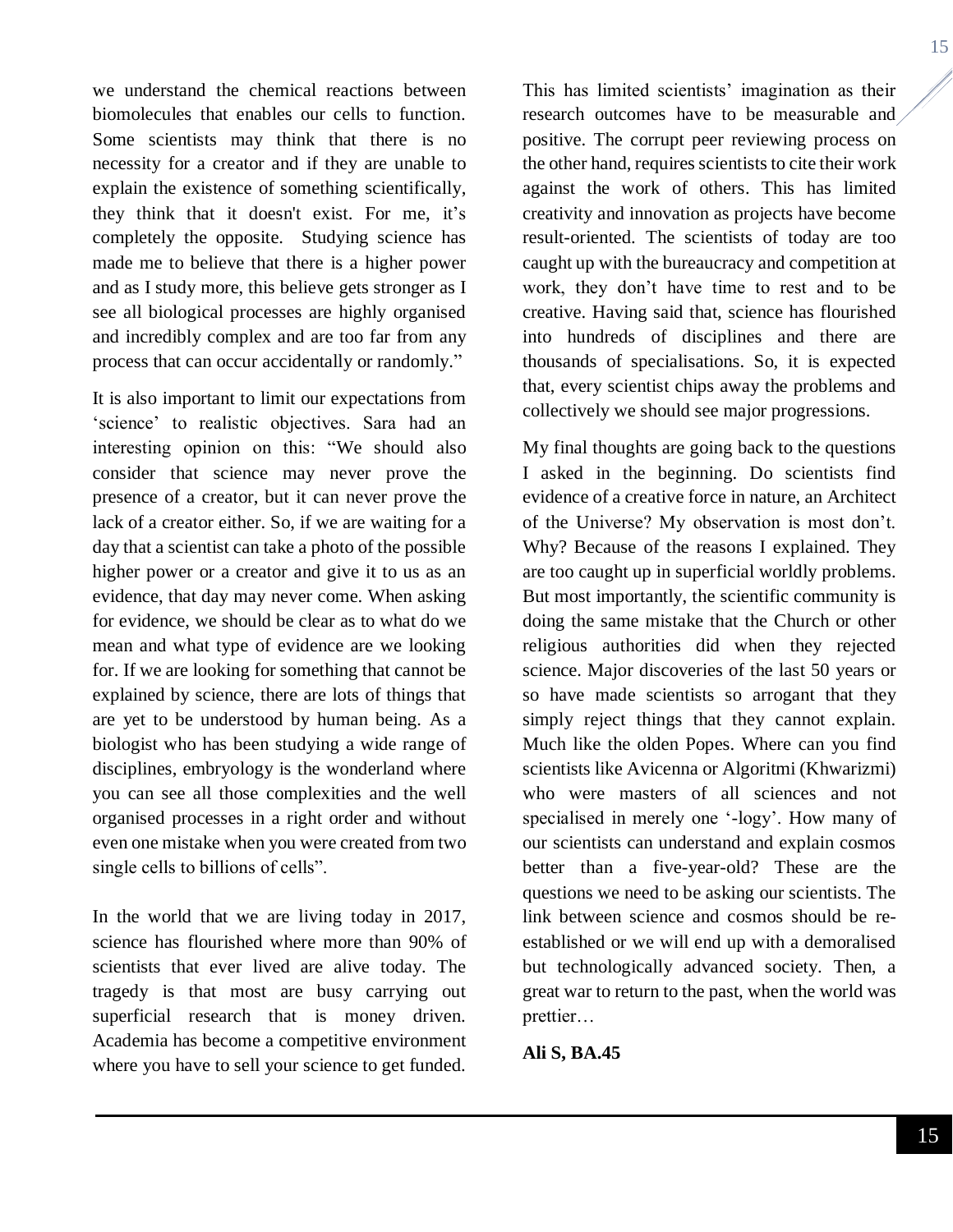## <span id="page-15-0"></span>**The masonic influence**

Charity is an inseparable aspect of Freemasonry and studying the hidden mysteries of nature and science is every mason's duty. I was attending New Zealand Marine Sciences Conference in Christchurch earlier in July and was delighted to see an acknowledgement slide of funds received from New Zealand Freemasons at the end of a rather interesting presentation about common dolphins. It is great that we support "the science that matters" in New Zealand. While traditionally,

most funding grants go to Auckland and Otago Universities, there are a lot of great researches coming out from New Zealand's newer universities. Another aspect of Freemasonry is being tolerant and impartial. It is therefore pleasant to see, researchers outside our older universities are recognized and funded for their aspiring and translational research projects.

Editor

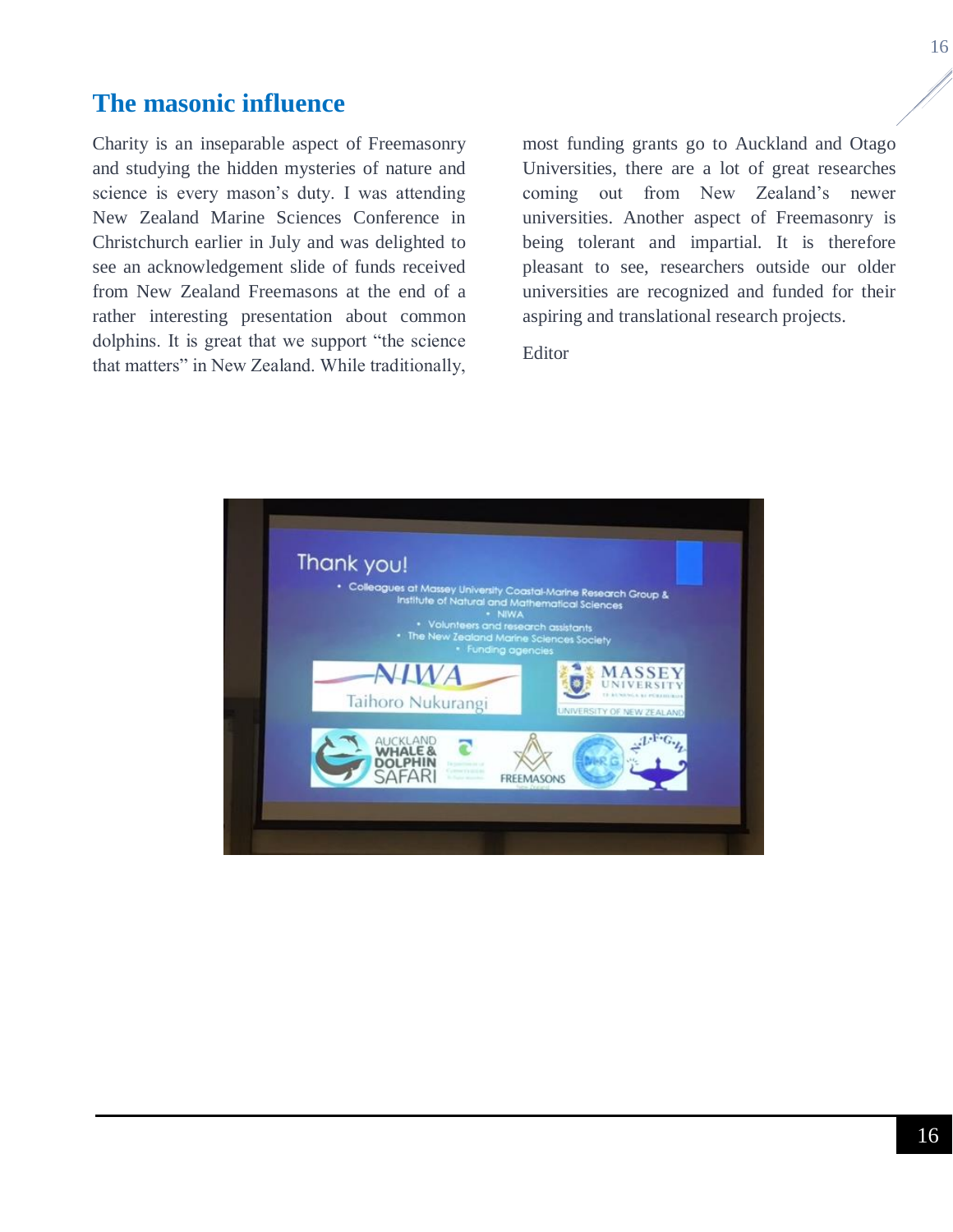## <span id="page-16-0"></span>**From Seven Liberal Arts**

IN the black pool of the midnight Lu has slung the morning star, And its foam in rippling silver whitens into day afar Falling on the mountain rampart piled with pearl above our glen, Only you and I, beloved, moving in the fields of men. In the dark tarn of my spirit, love, the morning star, is lit; And its halo, ever brightening, lightens into dawn in it. Love, a pearl-grey dawn in darkness, breathing peace without desire; But I fain would shun the burning terrors of the mid-day fire.

Through the faint and tender airs of twilight star on star may gaze, But the eyes of light are blinded in the white flame of the days, From the heat that melts together oft a rarer essence slips, And our hearts may still be parted in the meeting of the lips. What a darkness would I gaze on when the day had passed the west, If my eyes were dazed and blinded by the whiteness of a breast? Never through the diamond darkness could I hope to see afar Where beyond the pearly rampart burned the purer evening star.

George William ("A. E.") Russell (1867–1935).